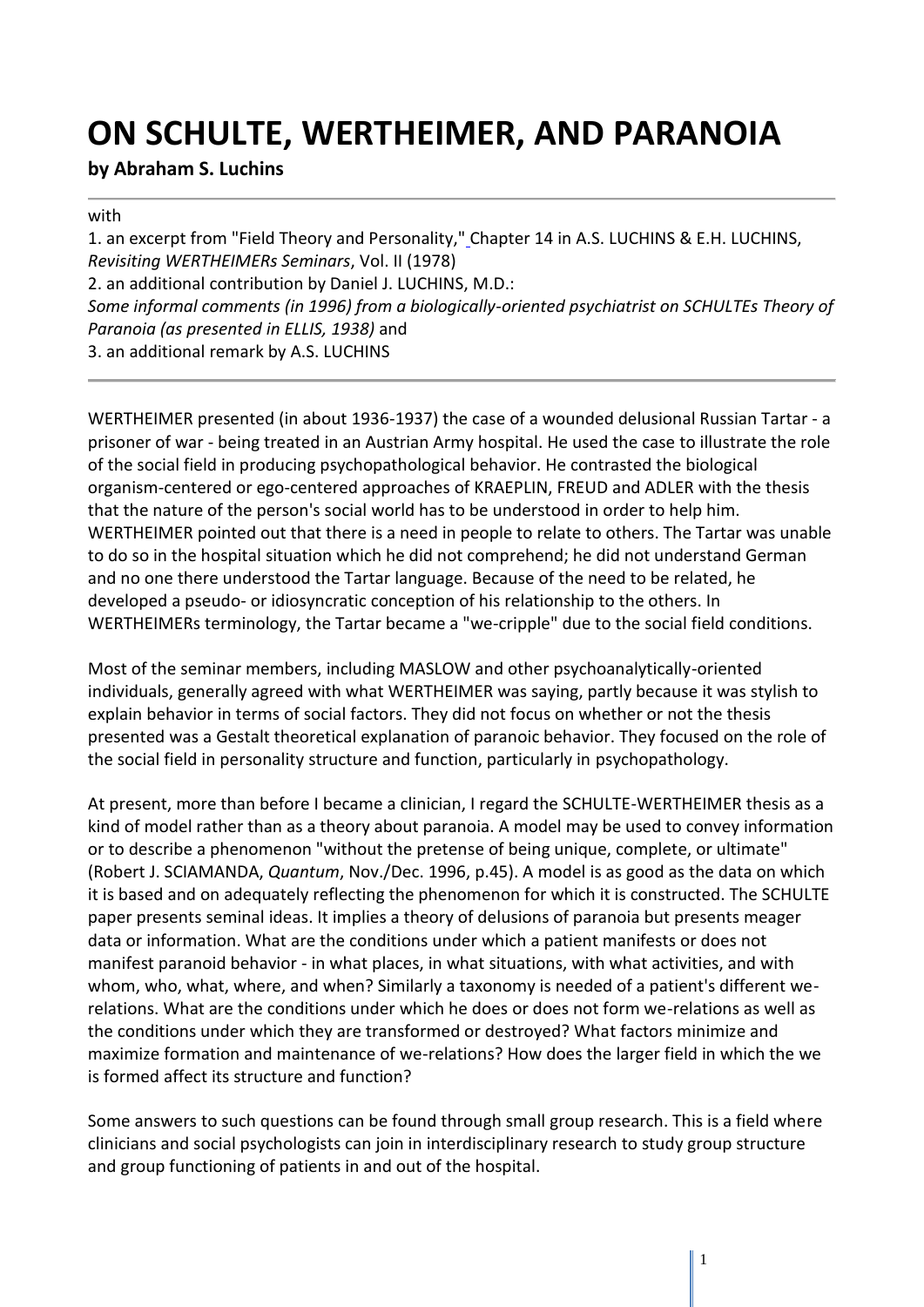Normal people also have hallucinations, delusions, or misperceptions and misconceptions. What are the differences and similarities between their experiences and the corresponding experiences of patients? And how do the ways in which individuals correct themselves compare for normal people and psychotic patients? Preliminary studies were undertaken with normal subjects, based on discussions in WERTHEIMERs seminars (e.g., *WERTHEIMERs Seminars Revisited*: Problems of Perception, Volume V, 1974, pp. 261 ff). Preliminary studies of patients' delusions and hallucinations were made when I worked for the U.S. Army and Veterans Administration. Methods were also developed to help patients correct their delusions and hallucinations. The methods and results are described in papers on group psychotherapy, e.g., the role of the social field in restructuring patients' perceptions. Some of the methods are related to the psychosocial biological approach used by Adolf MEYER (1913) for treating and rehabilitating patients to entertain alternative hypotheses as well as to the methods used by Oskar DIETHELM (1936/1955) to introduce habits of doubt about false interpretations. Perhaps because of the disruption of communications in World War I, MEYERs paper may not have been read by SCHULTE. The methods are also related to Adhemar GELBs and Kurt GOLDSTEINs treatment and rehabilitation of brain-injured soldiers of World War I. It is of interest to compare the methods with those of moral treatment in American asylums in the nineteenth-century.

In a general sense, the methods are similar to those described by WERTHEIMER for productive thinking, problem solving, teaching and learning. They also fit WERTHEIMERs challenge that the duty of the therapist is not merely to diagnose or theorize about the patient but to help him. It is a problem solving situation for both the patient and the therapist who, with social support, create a learning environment. The idea is change the patient's focus and to help him to recenter his concepts of his social relationships, e.g., through role-playing, psychodrama, and action research in his everyday life. The goal is to help the patient restructure his phenomenal world, to develop a viable world that is compatible with social reality. In my personal experiences, it is important to be optimistic about achieving this goal and to convey this optimism to the patient.

#### **Footnotes**

(1) Cf. Heinrich SCHULTE (1924). At the time of WERTHEIMERs seminars, the abridged translation ("An Approach to a Gestalt Theory of Paranoia," Selection 31 in Willis D. ELLIS, A Source Book of Gestalt Psychology, Harcourt Brace, 1938) had not yet appeared. For a complete translation, see Erwin LEVY, "A Gestalt Theory of Paranoia," *Gestalt Theory*, Vol. 8 (4), 1986, pp. 230-255, who refers to the SCHULTE-WERTHEIMER theory. A.S. LUCHINS & E.H. LUCHINS, *Revisiting WERTHEIMERs Seminars*, Bucknell University Press, Vol. II, 1978. pp. 138-142, presents WERTHEIMERs comments on the case of the Tartar and paranoia.

(2) Cf. A.S. LUCHINS, A Functional Approach to Training in Clinical Psychology via Study of a Mental Hospital, C.C. Thomas, 1959.

(3) At times it was difficult to distinguish between delusions and what the psychiatrist Carl WERNICKE in 1906 called "overvalued ideas". Recently Paul R. McHUGH wrote "an overvalued value has three characteristics: (1) it is a selfdominating but not idiosyncratic opinion, given great importance by (2) internal emotional feelings over the significance, and evoking (3) persistent behavior in its service" (*The American Scholar*, Winter 1997, p.20).

(4) Cf. "The Role of the Social Field in Psychotherapy," *Journal of Consulting Psychology*, 1948, Vol. XII, pp. 417-425 and "Restructuring Social Perceptions: A Group Psychotherapy Technique," *Journal of Consulting Psychology*, 1950, Vol. XIV, pp. 446-451. A recent study at the University of Chicago Pritzker School of Medicine found that patients who were not demented could correct some of their misperceptions. The results were similar to ours.

(5) Adolf MEYER, "The Treatment of Paranoic and Paranoid States," in William A. WHITE and Smith E. JELLIFFE, Eds., The Modern Treatment of Nervous and Mental Diseases, Volume I, pp. 614-661, Lea & Febiger, Philadelphia, 1913.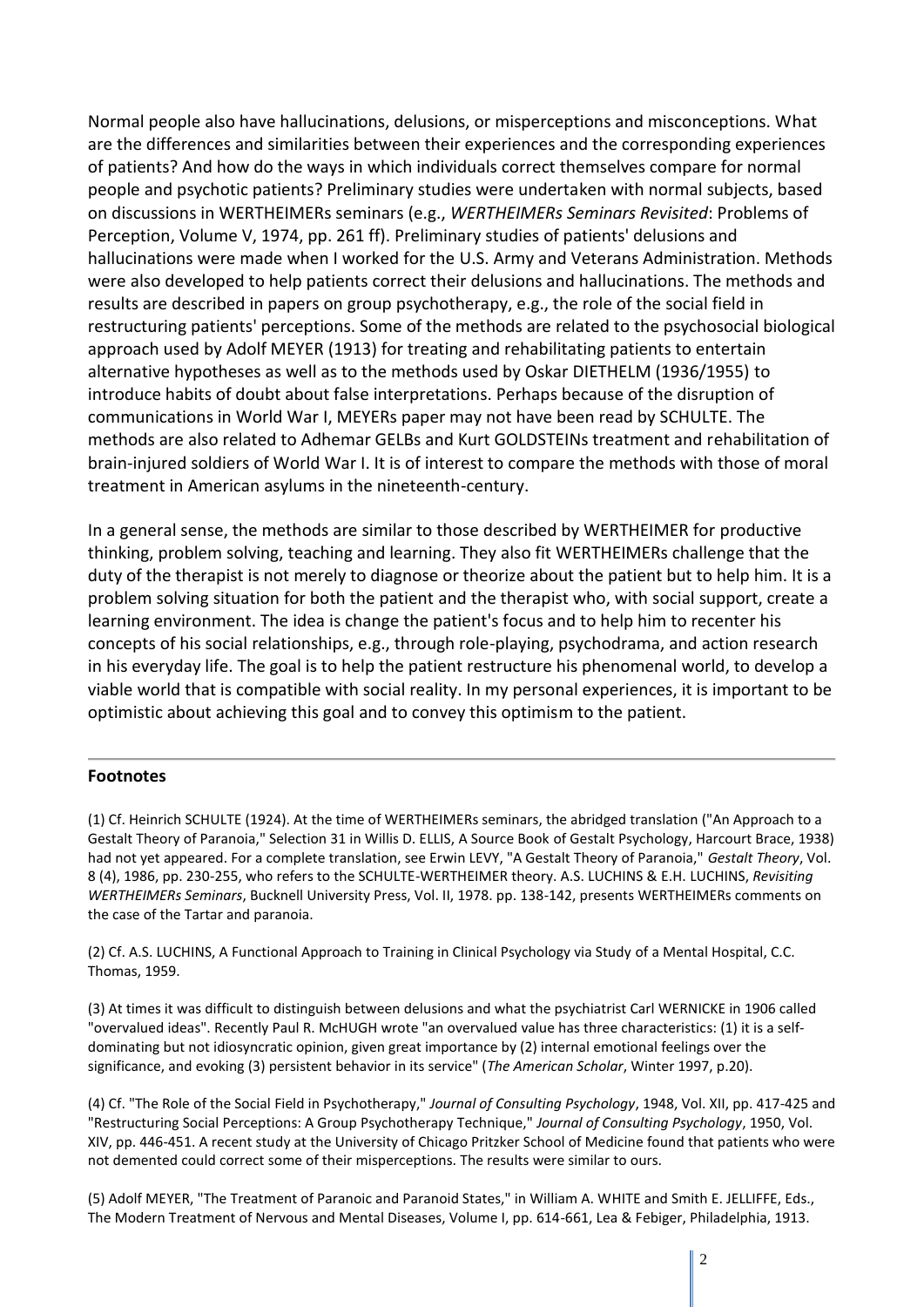Oskar DIETHELM, Treatment in Psychiatry, Macmillan, New York, 1936/1955.

(6) Albert DEUTSCH, The Mentally Ill in America: A History of Their Care and Treatment from Colonial Times, Doubleday, Doran, Garden City, New York, 1937, Columbia University Press, New York, 1949. Nancy TOMES, A Generous Confidence: Thomas Story Kirkbride and the Art of Asylum Keeping, 1840-1883, Cambridge University Press, New York, 1983. A.S. LUCHINS, "Moral Treatment in Asylums and General Hospitals in 19th-Century America," *The Journal of Psychology*,123(6), 585-607, 1989; "The Cult of Curability and the Doctrine of Perfectibility: Social Context of the Nineteenth-Century American Asylum Movement," *History of Psychiatry*, iii, 203-220, 1992.

(7) For example, Kurt GOLDSTEIN, The Organism; A Holistic Approach to Biology Derived from Pathological Data in Man. American Book Co., New York, 1939; Zone Books, New York, 1995.

(8) Productive Thinking, Harper, 1945/1959, and "The Syllogism and Productive Thinking," 1925, Selection 23 in ELLIS, 1938.

## **From "Field Theory and Personality," Chapter 14 in A.S. LUCHINS & E.H. LUCHINS, Revisiting WERTHEIMERs Seminars, Vol. II, 1978, pp. 138-139**

WERTHEIMER presented an illustration from psychopathology to show the effects of the social field on a person (cf. SCHULTE, 1924). A wounded Russian Tartar was captured alone and treated in an Austrian Army Hospital where he developed delusions of being persecuted. He also heard voices, showed extreme anxiety and made suicidal attempts. This was diagnosed as an acute paranoid episode. WERTHEIMER asked, What is the cause of such behavior? According to KRAEPLIN, you must study his pedigree, look for paranoid tendencies in his history and look for glandular disturbances. One tries to show that paranoia is due to innate disposition. According to psychoanalysis it has a homosexual basis; therefore, you study the historical development of the libido to find that it is due to unconscious homosexuality. You may find an unresolved Oedipus complex, he loves his father, is not loved by girls, he desires men but finds men cold, he thinks that they hate him, and therefore he gets delusions. In response to a question WERTHEIMER said that according to ADLER an inferiority complex causes paranoia and then asked, What do all these explanations have in common? The situation in which the man finds himself and what happens to him in it are ignored. Someone said that these theorists do look at the situation, they look at it in terms of their theories for the cues that indicate the operation of the factors that are basic in their theories. WERTHEIMER remarked, There is a lack of realization of what actually happens to the particular individual in the present. You get a different picture if you consider that the Tartar was captured alone and was placed in a strange hospital. He was brought into a field of which he is to be a part, a patient; he is a member of a group of people in a room all of whom talk to each other but not to him. In this field there are forces that make him feel that they are against him; he is given medicine and an operation and is forced to cooperate. He does not speak German, no one knew his Tartar language. He knows nothing of occidental hospitals; he cannot understand the field that acts on him but he cannot escape. He is in a hospital of the enemy. What are they trying to do to me, it hurts, I cannot resist, I must do as they tell me. This led to excitement, caused tensions. He wants some sort of relation to the field, he feels in need of communication but cannot get it. He finally relates himself to it as the group versus him. A situation arose in which he wanted to become part of a We but he was a We-cripple. The focus of all his thinking is directed on this particular difficulty. He dashes himself against the obstacle, he is excited, bewildered, panicky. He feels something is wrong; he feels as someone apart from the others, as outside of the group. This feeling creates isolation, a feeling of I versus others; they versus me. His ego becomes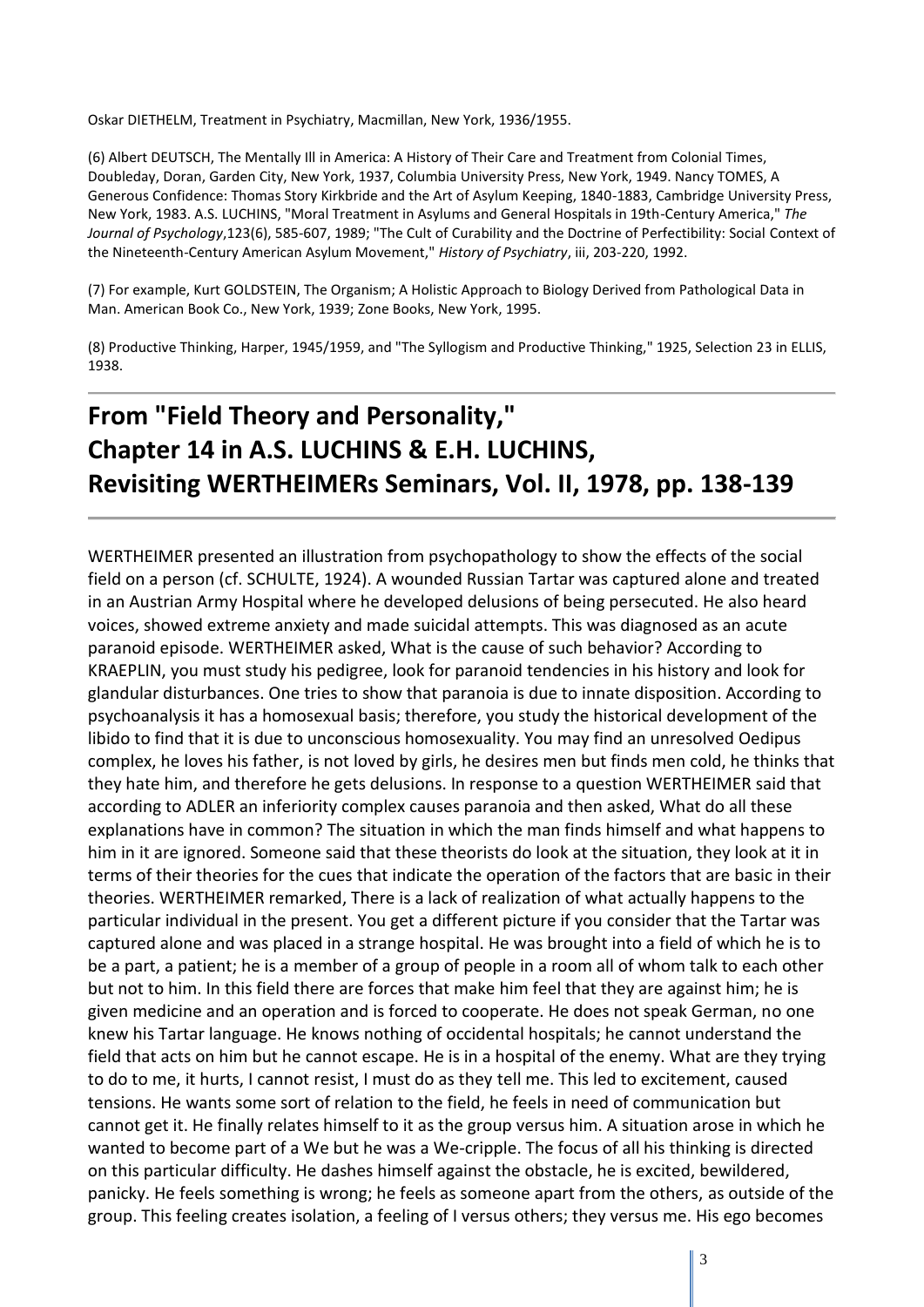important; it is an ego not related to anyone. WERTHEIMER asked, How does a man in such a situation behave? He might take it as a theater scene, but he hears the others talk and he is excluded. He wants to know what they are talking about; he makes a hypothesis; they are talking about me, against me. Everything now is interpreted in light of this conception of the situation; the disequilibrium is now changed into a equilibrium. They are talking about me, the doctor wants to poison me. The situation is now clarified; things have meaning; he has a relationship to the field and has a mode of conduct in it; he fights to save himself; he tries to escape by suicide.

Someone interrupted to ask what happened to the Tartar. WERTHEIMER said, they got a man who understood the Tartar's dialect; he talked to him and he was cured.... WERTHEIMER remarked that some say that paranoia is never cured.

**Other Comments: Daniel J. LUCHINS, M.D.**

### **Some informal comments (in 1996) from a biologically-oriented psychiatrist on SCHULTEs Theory of Paranoia (as presented in ELLIS, 1938)**:

1. Let me start by saying that the paper appears to be concentrating on abstraction. People need to feel part of a group (we-ness). When this is interrupted they may develop paranoia (ideas of reference, persecution or grandiose illusions) to reestablish some we-ness. It may be useful to think of such behavior as related to a need to belong to a group -- but that doesn't mean that the "need to belong to a group" exists outside of our use of this as a construct.

2. The theory is not biologically based. It makes no reference to the brain or to evolution. Currently most biological theories of psychopathology will make a reference to at least one of these. For example, you can argue that people develop misidentification syndrome because of damage to systems relating to facial recognition. Bowlby's work on depression as related to maternal deprivation experiments in monkeys and the biological importance of maternal-child bonding might be a second example.

Paranoia may have to do with evolution. Phobias may have an evolutionary basis. The capacity to fear; the fear of falling; agrophobia - no place to hide - evolution has given us the fear of being cut off from the tribe, cut off from comfort; the social fear of strangers - a new face not in your tribe may be a threat. People have a need to be connected in a tribe, a family, a group, a "we." My own theory of paranoia would lean towards the evolutionary explanation. "If you don't know what's going on, it's safer to think that it involves you than to ignore it." You are walking in a wilderness 6 million years ago - a branch breaks - do you think it might mean that there is a tiger planning to jump on you or do you think, "Could it just be the wind?" It probably is to your advantage to have the first view, the "fall back" position, and turn to the alternative view when you know more about what is going on.

When people don't know or trust what's going on, paranoia may occur. They probably fall back to a more familiar situation. For example, when the computer jams, you may think it means, "O.K.. Watch out. You better watch out. It probably has to do with something you did."